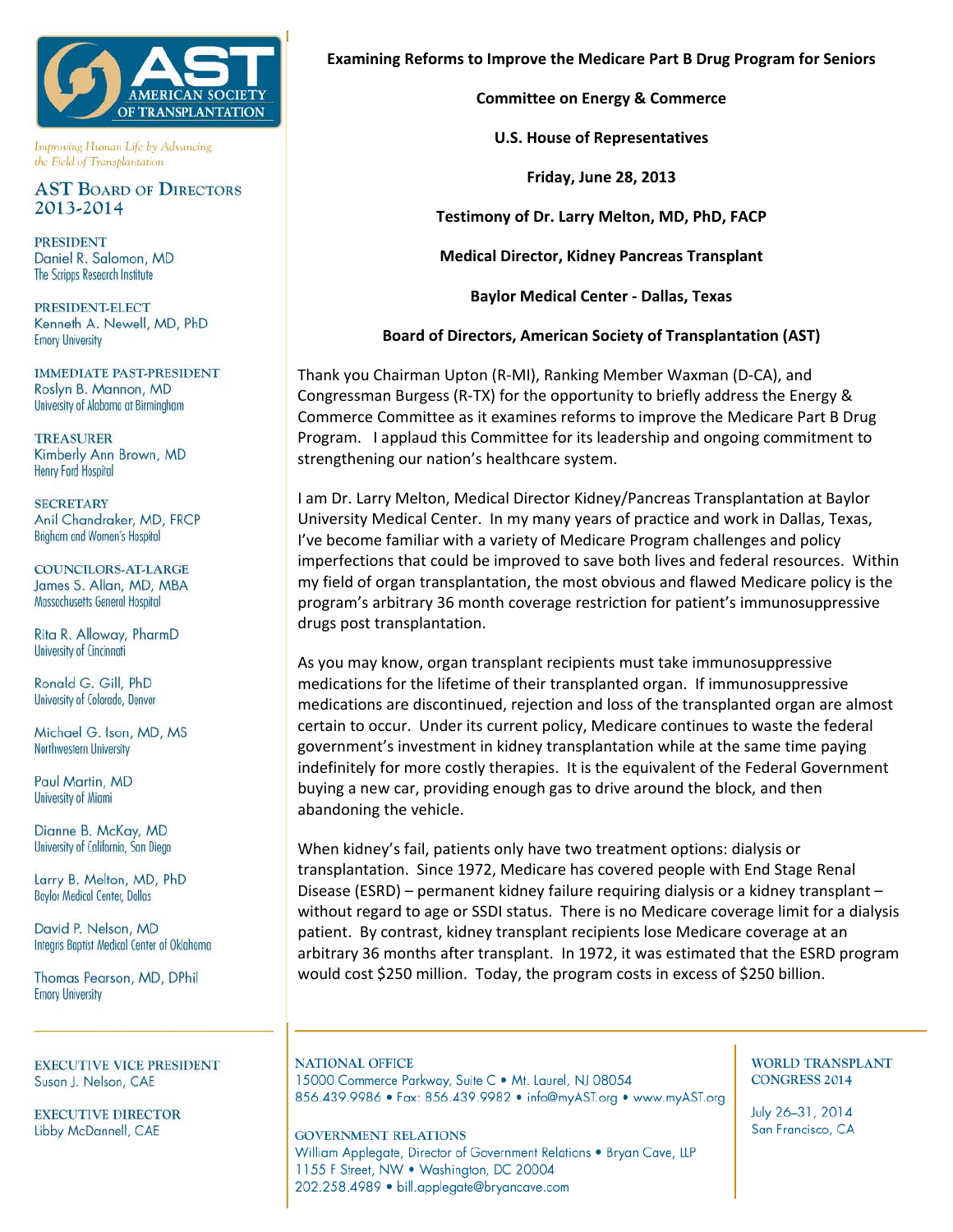These figures are staggering and there is no question that a functioning transplant with immunosuppressive drug coverage is vastly less expensive than the cost of dialysis. When renal allografts fail, patients again require dialysis and may even be candidates for re‐transplantation, both of which would be covered by Medicare. Extending immunosuppressive coverage beyond the 36 month limit would decrease the risk of allograft failure due to patients not taking their immunosuppression.

A conservative estimate is that 20 individuals will die today awaiting a life‐saving donor organ. Donor organs are a precious resource that fall far short of meeting the actual demand. As we have seen again from recent high profile media coverage organ demand far exceeds supply, as a result, the transplant community works diligently to ensure that every donor organ is given the best opportunity to save and extend life for as long as possible. Current Medicare policy inhibits our ability to that.

A variety of national and international medical journals have focused attention on the U.S. policy of limited immunosuppressive drug coverage and the kidney failure that follows. In particular the New England Journal of Medicine (NEJM) highlighted a survey conducted by the American Society of Transplantation (AST) that found that 70 percent of U.S. kidney‐transplantation programs reported that their patients had an "extremely serious" or "very serious" problem paying for immunosuppressive medications, and 68 percent reported deaths and graft losses attributable to cost related non‐ adherence." The study further found, "Since patients with kidney failure need either long-term dialysis or a functioning renal allograft to survive, failing to pay for ongoing immunosuppression ensures that Medicare's initial investment in kidney transplantation is squandered, that patients die prematurely, and the U.S. taxpayers pay for a more expensive but inferior therapy after some transplants fail unnecessarily." At present, Medicare spends approximately \$70,000‐80,000 per year on a dialysis patient, which Medicare covers indefinitely. However, Medicare on average spends less than a quarter of that cost for a kidney transplant recipient after a year of the transplant.

For more than a decade, members of this Committee have introduced and supported legislation, the "Comprehensive Immunosuppressive Drug Coverage for Kidney Transplant Patients Act", to address Medicare's deficiencies in this area. Most recently, Congressmen Michael Burgess, MD (R‐TX), and Ron Kind (D-WI) have led the bipartisan effort to secure passage of this reform. Although the legislation consistently enjoys significant bipartisan and bicameral support…this basic correction to better protect patients and federal resources routinely runs out of time and falls short of passage at the conclusion of each session of Congress. I strongly encourage everyone on this Committee to co-sponsor, support and pass H.R. 1428 during the 113th Congress. The legislation saves lives, preserves life-saving donor kidneys, and reduces the cost burden to the federal government – a win-win for patients and the U.S. Treasury.

The bill would allow individuals who are eligible for immunosuppressive drugs whose insurance benefits under Part B have ended due to their 36 months running out to remain in the program ONLY FOR THE PURPOSE of receiving immunosuppressive drugs. If they have group health insurance, they would not qualify for coverage beyond the 36 months. This legislation is intended to be a coverage backstop only for those who otherwise have no coverage. This legislation ensures that Medicare would remain the payer of last resort and would not usurp coverage offered by private insurers.

It is not sound public policy, or cost effective for Medicare, to cover the initial costs of a kidney transplant and then stop immunosuppressive drug coverage after 36 months. That can, and all too often does, lead to someone rejecting the transplanted kidney because they cannot afford their medicine. It is unfair to living donors and to those families who have donated the organs of a deceased